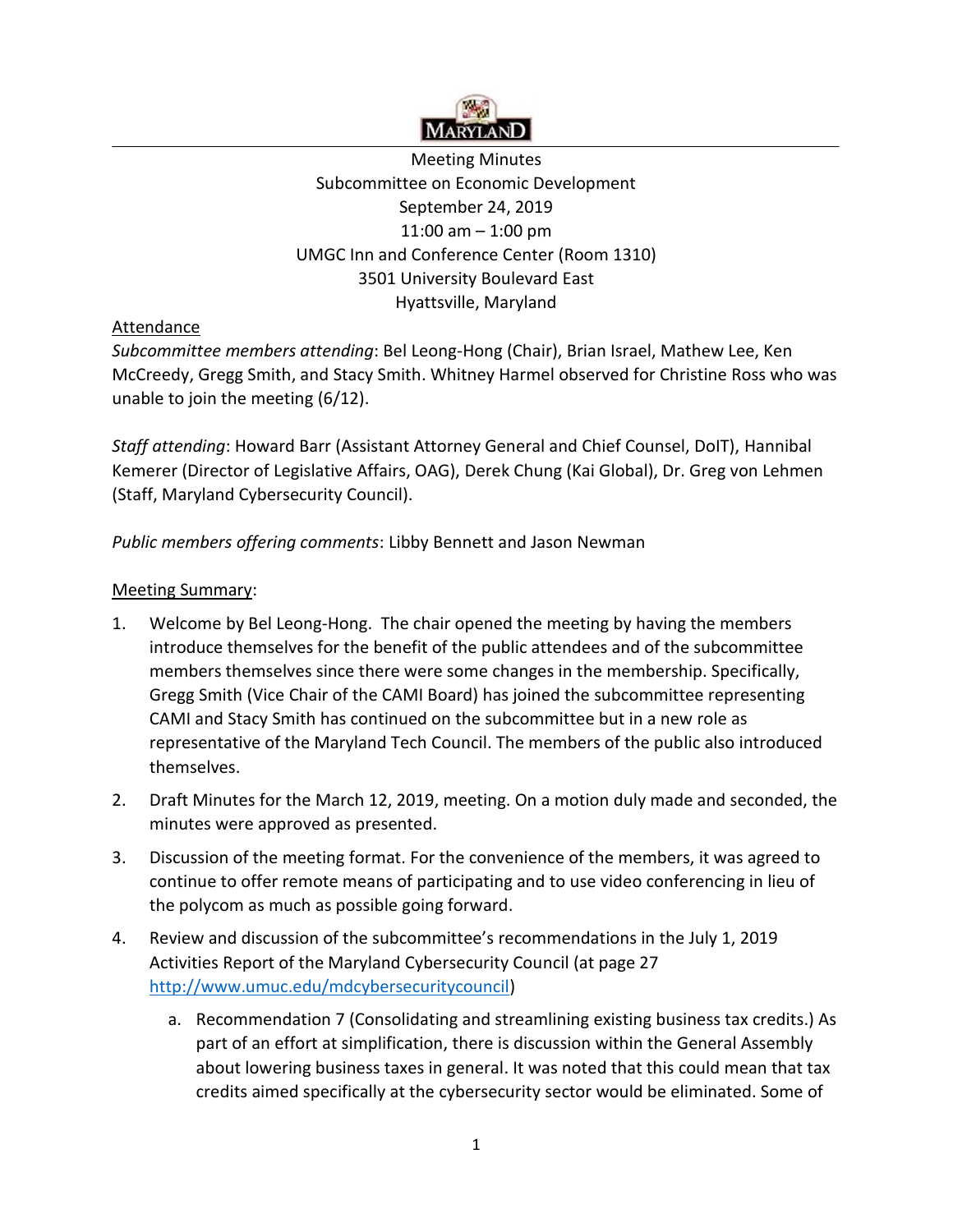these credits would be difficult to defend since the usage rate is low. (The 'buy Maryland' and the investment tax credits are two examples.)

A number of the subcommittee members stated that the underutilization of tax credits is due to the nature of the application process. For big firms, the payback is not worth the effort. Small firms don't have the time, a view supported by the two members of the public who were in attendance. It was noted, however, that the application process reflects express statutory language and is not the result of agency interpretation. Simplification of the existing application process would require amendments to the statutory language.

Outcome: Ken McCreedy (Maryland Department of Commerce) agreed to act as a convener of the interested business associations to consider changes in the law that would make it easier for businesses to apply for the "buy Maryland" tax credit in particular.

b. Recommendation 6 (Support for IP Start-ups). The chair asked the subcommittee what it could recommend that would accelerate tech transfer from the lab to the market. She noted that various entities are already trying to support tech transfer that in Maryland: Dreamport, the federal labs, and the large research universities like the University of Maryland and Hopkins University all have created programs to move IP to market.

The discussion noted that:

- The process at the universities is complicated, involving the faculty, senior administrators, and venture capital. One of the advantages that other states have is a more robust venture capital ecology.
- Tedco has a program for supporting tech transfer, but several members questioned how effective its program is. The turnover in CEOs was mentioned as one impediment. It was suggested that the approach taken by private VC's which includes surrounding start-ups with support works much better.
- One strategy for accelerating the commercialization of new ideas is establishing an innovation development zone dedicated to cyber. This would offer tax breaks and regulatory relief to incentivize investment in new ideas. An example of how this could work is Georgia. It was observed that Georgia had the advantage of starting from a blank slate. The fact that there are already a number of innovation centers in Maryland might make it better to think in terms of a network of innovation centers to promote collaboration.

Outcome: The chair suggested that the subcommittee convene a group to develop a more focused proposal about how to accelerate tech transfer and asked the members for ideas about who should participate.